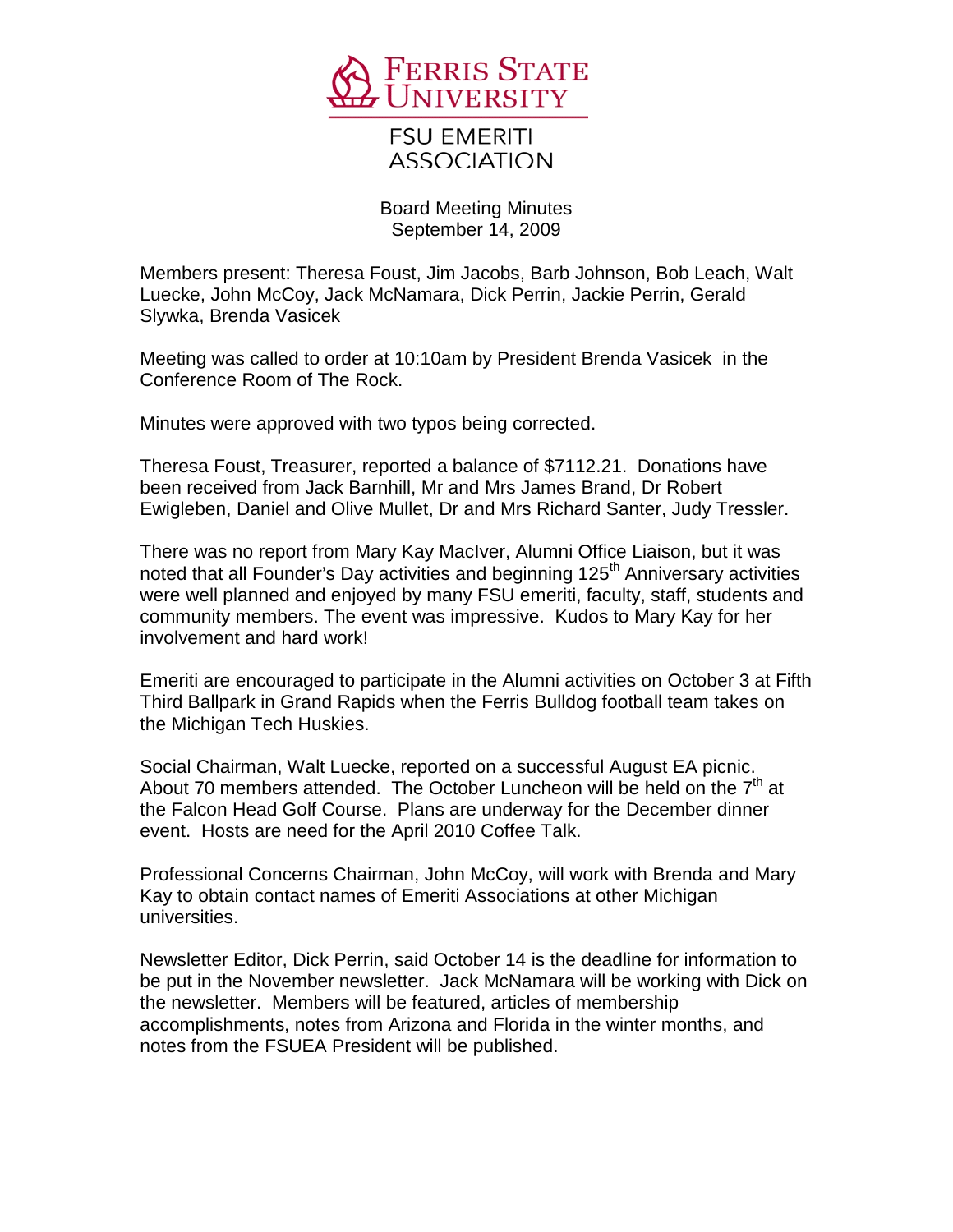Jim Jacobs, Publicity Chairman, said he will include in his information to the newspaper, an invitation to Ferris Emeriti Association members to attend the Board of Director meetings. The Board agreed this was a good idea. Time for comments will be added to the agenda.

## Old Business

Celebrity Server Night at Big Boy was canceled for lack of participation.

Student Recreation Center monthly memberships are available now to Emeriti. A monthly membership is defined as 30 days from the time payment is received.

| Emeriti only and over 55: Single |        | \$40.50 |
|----------------------------------|--------|---------|
|                                  | Couple | \$60.75 |
| Under 55                         | Single | \$45.00 |
|                                  | Couple | \$67.50 |

Only 2 polo shirts are left – 1 large and 1 small. Cost is \$15 each

Committee on Constitution and Bylaws, Barb Johnson and Walt Luecke reported that copies of the Proposed Changes will be available at the October luncheon for the membership to review and vote.

Brenda presented the results of the 5-Year Plan survey. Each board member received a copy of the results. The first four goals were:

- 1. Hold a new member welcoming event.
- 2. Host EA events/receptions for soon to retire employees—answer questions.
- 3. Identify members to be future EA BOD members and take internships.
- 4. Hold enrichment sessions at future President hosted events.

Bob Leach reported there will be 5 Emeriti luncheons in Florida, December thru April. Ray Helsing and Nick Coso will be planning these events. January 30, 2010, is the date of the Alumni event to be held in Florida.

Barb Johnson reported that a luncheon will be held on February 4 for the Emeriti in Tucson – Phoenix, Arizona area.

A banner for the FSUEA has been ordered at a cost of \$70. It measures 4' X 6' and is expected to be completed before Homecoming.

Barb Johnson presented an idea for a Homecoming float. The approximate cost is \$200 and the Board agreed that it would be a good project for this 125<sup>th</sup> Anniversary year and would give our association some publicity. She will proceed with the planning. Several board members agreed to help build and decorate the float.